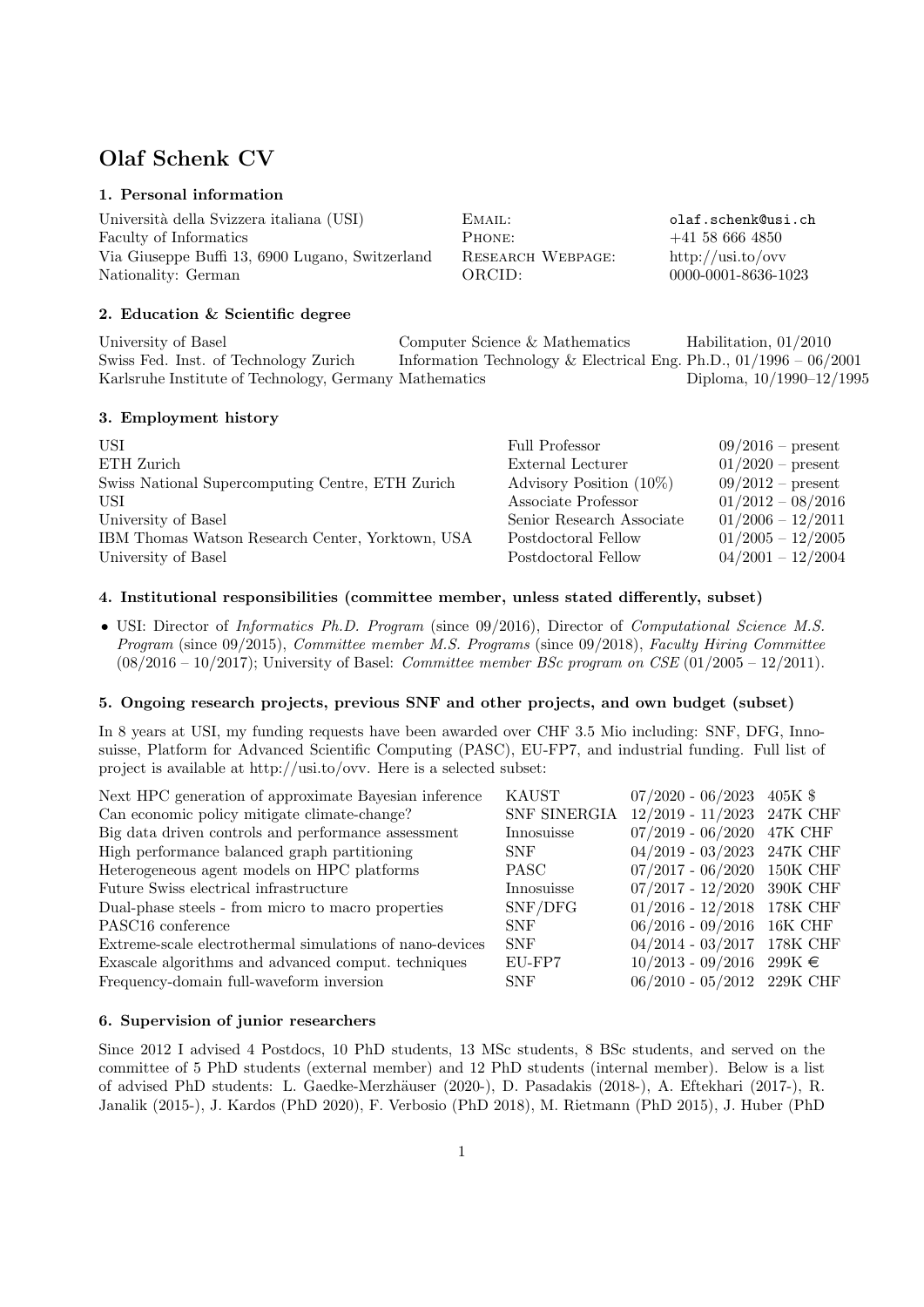2013), M. Sathe (PhD 2012), M. Christen (PhD 2012). Most of my PhD and postdoctoral students are now working in the Swiss industry in companies such as EY, Disney Research, NVIDIA, and Google.

#### 7. Teaching activities (summary since 2012)

I am offering the following core courses within the Bachelor of Computational Science & Engineering at ETH Zurich, the Master of Computational Science, the Master of Financial Technology and Computing, the Master of Artificial Intelligence, the Master of Informatics at USI: HPC Lab (ETH Zurich), Numerical Computing (USI), High Performance Computing (USI), Software Atelier: Simulation, Data Science & Computing (USI), Effective HPC & Data Analytics (USI, CSCS/ETH).

#### 8. Memberships in panels and boards, individual scientific reviewing activities (subset)

- Associate editor ACM Transactions on Mathematical Software (since 2019), SIAM Journal on Scientific Computing (2012-2017), Guest Editor Special Issue Parallel Computing (2012, 2014, 2016, 2018)
- SIAM/ACM/IEEE Service: Editor-in-Chief Reappointment Committee for Computing in Science and Engineering (IEEE CiSE) (2019), Committee Chair SIAM/SC Career Prize (2018), Committee Chair SIAM SIAG/CSE Best Paper Prize (2018), Committee Chair SIAM SIAG/SC Best Paper Prize (2016).
- Advisory Boards: Computational Engineering M.S. at University of Erlangen-Nuremberg, Germany (since 2018), Swiss Platform for Advanced Scientific Computing Core Program (PASC) (since 2017), Project Leadership Team of PASC (2012–2016), Board Member Swiss SCCER Future Swiss Electrical Infrastructure (since 2013), International evaluation committee member Technical University of Ostrava (2020).
- Grant reviewer SNSF, ERC, PRACE, DFG, Gauss Centre, Belgium Research Foundation, ETH Zurich, Czech Science Foundation, French National Research Agency.

#### 9. Active memberships in scientific societies

• SIAM Fellow (Class of 2020), ACM, ACM SIGHPC (Special Interest Group in High Performance Computing), Senior member IEEE, IEEE Computer Society.

#### 10. Organization of conferences (subset)

- General Chair: SIAM Conference on Parallel Processing for Scientific Computing (2018, 700 pp.), ACM Platform for Advanced Scientific Computing Conference (2015, 250 pp.; 2016, 300 pp.; 2017, 350 pp.), International Workshop on Parallel Matrix Algorithms&Applications (2010-2018; ∼150 pp.).
- Conference Steering Committees: ACM PASC (2018-), SIAM/SIAG SC Paper Proceedings (2019-).

I served on over 80 program committees of conferences over the last ten years including all major conferences on applied/industrial mathematics and computing such as SIAM PP (2014-2020), IEEE International Parallel & Distributed Processing Symposium (2010, 2014, 2016-2020), ACM/IEEE Conference on High Performance Computing, Networking, Storage and Analysis SC (2008, 2010, 2013–2017, 2019).

#### 11. Prizes, awards, fellowships, and honors

- SIAM Fellow (Class of 2020), recognized for advances in the development of robust parallel sparse matrix algorithms and their effective use in large-scale science and engineering applications.
- Research awards: Innovative and Novel Computational Impact of Theory and Experiment (INCITE) DOE Leadership Computing Award with Prof. J. Tromp (Princeton) (2013, 2014), IBM Faculty Award (2007).
- Honor: SIAM SIGEST Honor with Prof. M. Bollhöfer (TUB) and Prof. Römer (Univ. Warwick) (2008).
- SIAM Chair (2020-2021), Vice-Chair (2018-2019), and Program Director (2016-2017) of the SIAM special interest group on supercomputing. Nominated by a committee, elected by all SIAM members.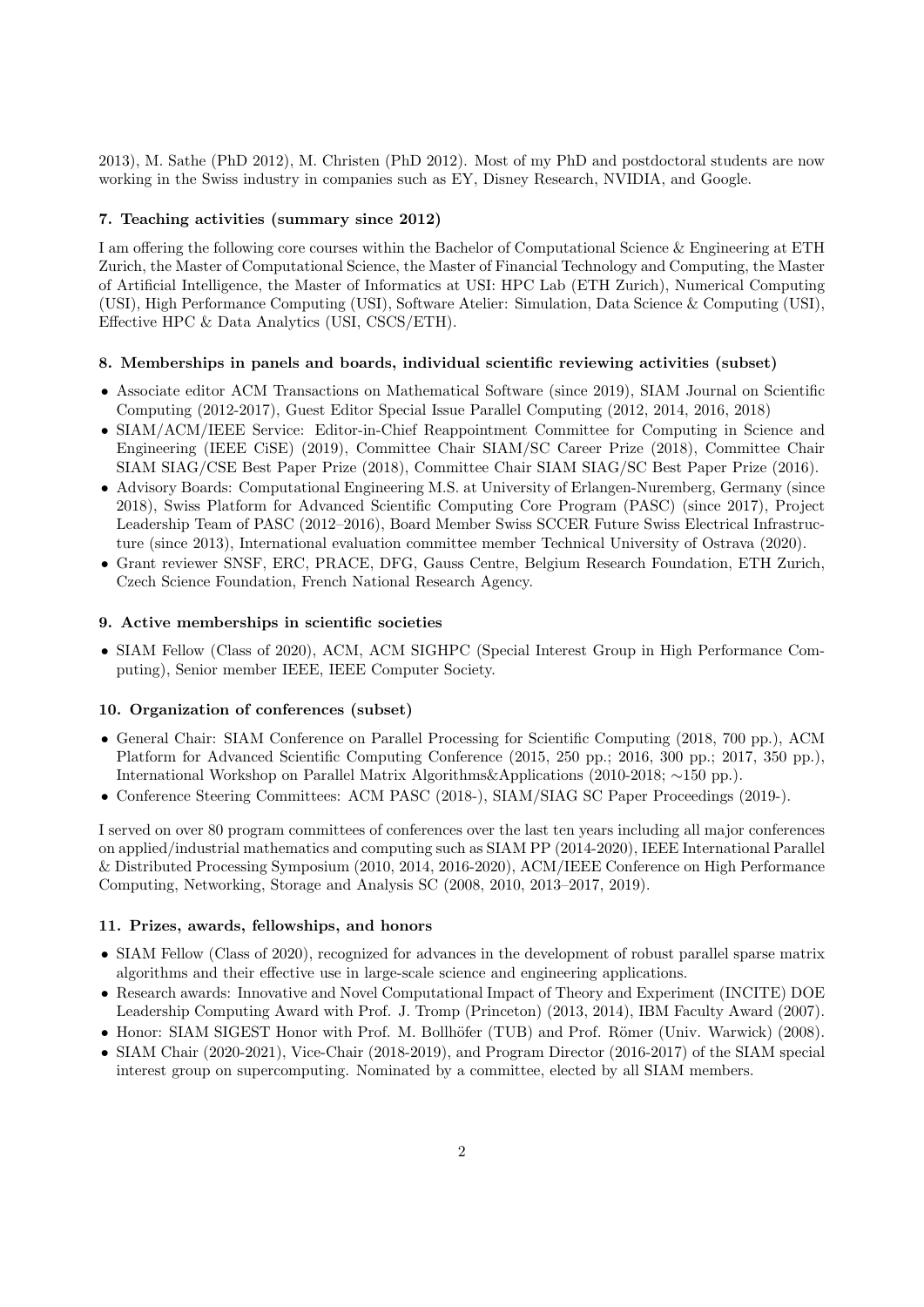# Major Scientific Achievements

O. Schenk is an internationally visible and recognized expert of high-performance algorithms for scientific computing. He has performed research in various renowned places as ETH Zurich, IBM Thomas Watson Research Center, KIT, and other Swiss universities (University of Basel, USI). He is leading research projects in developing numerical algorithms and libraries for large-scale parallel machines. His research concerns algorithmic and architectural problems in the field of computational mathematics, scientific computing, and HPC with a strong emphasis on applications in computational science and data analytics. He is particularly interested in computational mathematics, as well as software for computational science and data analytics applications on emerging HPC architectures. To this end, his research connects several relevant subfields of computer science with the needs of computational science and HPC. He drives research toward extreme-scale computing in computational algorithms, application software, programming, and software tools. The results of this work are typically integrated into scientific codes that demonstrate the application-targeted use of these algorithms and programming models. The goal of his research is to make advances both in algorithmic design and in programming models to tackle what will otherwise be a series of major obstacles to using crucial components of many scientific codes at exascale, namely, sparse matrix solvers, parallel nonlinear optimization solvers, finite-element solvers, and their constituents. Below, some of his research contributions are highlighted for the period 2015–2020 and some unique and important research aspects will be addressed.

## Computational Mathematics

The first major research innovation was the design and implementation of novel sparse selected inversion factorization algorithm published and used e.g. in J3, J4, and applied to various applications from genomic prediction J3 and nanoelectronics device simulation in C12. He is the principal author of the sparse direct solver software PARDISO, which is a high-performance, robust, and easy to use software package for solving large sparse systems of linear equations. The software is used by thousands of users on a daily basis. A previous version is part of Intels Mathematical Kernel Library (MKL) since 2006 and the solver is not only used by leading open-source CSE software packages such as Trilinos (from Sandia National Laboratories), and PETSc (from Argonne National Laboratory), but also by leading commercial CSE companies such as Ansys, Comsol, and CST. As part of Intels MKL, the software is now installed on almost all supercomputing architectures from the TOP500 list. The selected inversion HPC software can be used as a serial package, in a shared-memory multiprocessor environment, or as a scalable parallel solver in a message-passing environment, where each MPI process can either be serial or multithreaded.

He also recently initiated a connection to data analytics to advance the popular data-analytics R-INLA package J9 that provides a tool for computationally efficient Bayesian modeling. The swift uptake of this framework for Bayesian modeling is rooted in the computational efficiency of the approach and catalyzed by the growing demand in the Big Data era. It has also been used to extend a large study published in Nature, which concludes that fighting malaria in Africa has prevented nearly 700 million cases since 2000 (Bhatt et al., 2015). The study based on R-INLA made it to the **BBC** News<sup>1</sup> where the director general of the World Health Organisation (WHO), Dr. Margaret Chan, was interviewed and commented on it.

#### Scientific Computing and High-dimensional Datasets

In terms of applied mathematics and computational finance, he recently started to analyse the problem of estimating sparse inverse covariance matrices for high-dimensional datasets using the regularized Gaussian maximum likelihood method. This problem is particularly challenging as the required computational resources increase superlinearly with the dimensionality of the dataset. In C14, he introduced a performant and scalable algorithm which builds on the current advancements of second-order, maximum likelihood methods. The routine leverages the intrinsic parallelism in the linear algebra operations and exploits the underlying sparsity of the problem. Numerical examples conducted on a 5,320 node Cray XC40 system at

<sup>1</sup>http://www.bbc.com/news/health-34260339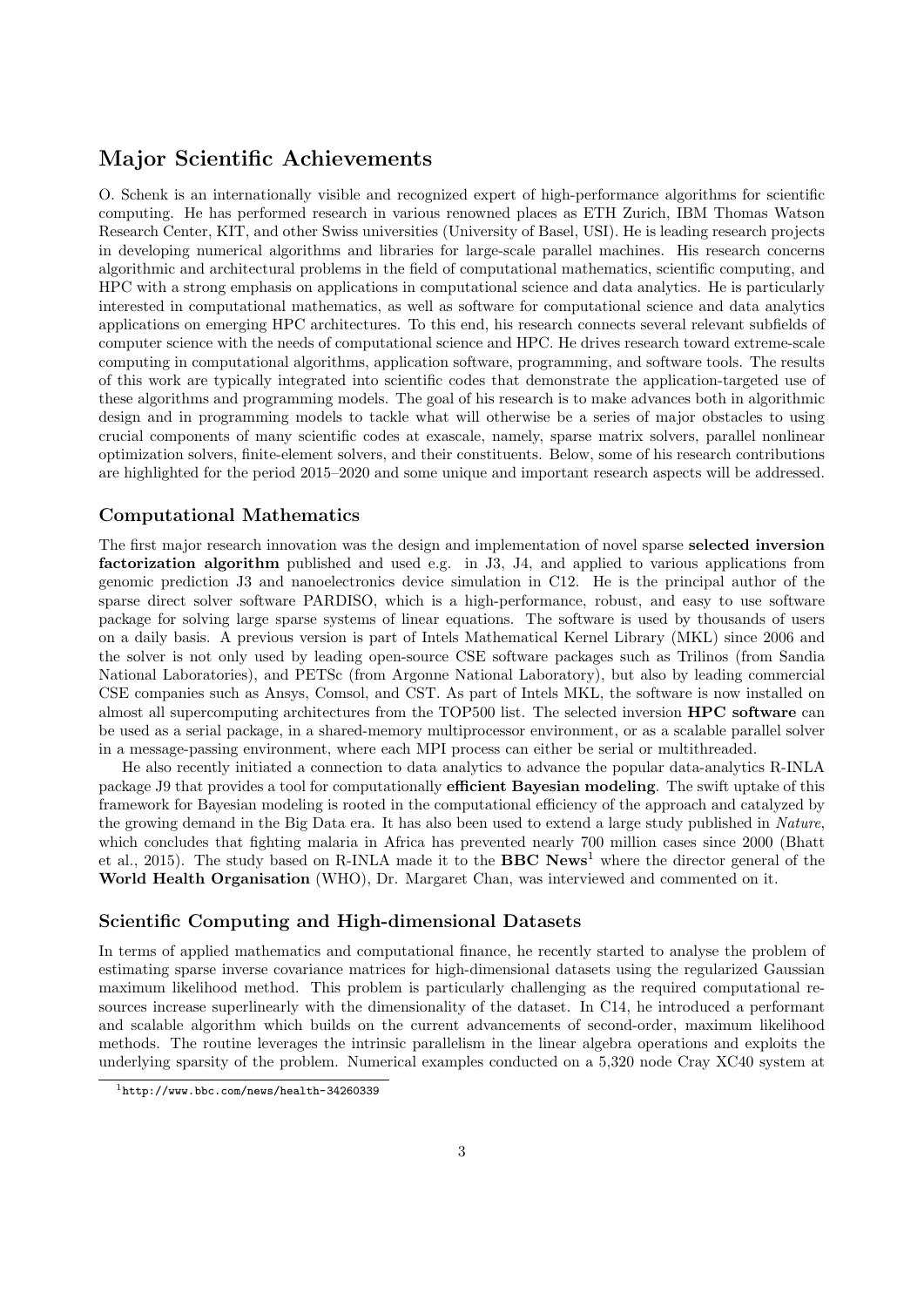the Swiss National Supercomputing Center show that, in comparison to the state-of-the-art algorithms, the proposed routine provides significant strong-scaling speedup with almost ideal scalability up to thousand of computing nodes. The developed framework is used to approximate the **sparse inverse covariance ma**trix for synthetic datasets with up to 100 million dimensions. Details on sparse inverse covariance matrices can be found in the papers in J7, C14, C4, J2, C8'.

## Extreme Scale High-Performance Computing

In many application areas, there is a great interest in solving **nonlinear optimization** problems of extremely large sizes. For example, if the constraints of the problem correspond to discretized PDEs, then the accuracy of a solution with respect to this infinite-dimensional problem is directly related to the size of the largest discrete approximate problem that can be solved. The storage and factorization of explicit derivative matrices is intractable, so researchers and practitioners are often forced to seek alternatives to existing optimization techniques. The recent extension of interior point optimization solvers for largescale nonconvex optimization problems can be considered as another important research contribution. These optimization algorithms are matrix-free since they do not require the factorization of derivative matrices. Instead, they use iterative linear system solvers, but they can still handle nonconvexity in the optimization problem. Within this context, he recently proposed with my colleagues from Argonne National Laboratory in B1, J8, a scalable software framework for solving two-stage stochastic optimization problems under an uncertainty paradigm. The stochastic programming requires thousands of simultaneous scenarios, giving problems with billions of variables that need to be solved in an operationally defined time interval. The largescale numerical experiments performed on the Titan XK7 machine from Oak Ridge National Laboratory and Piz Daint XC30 machine from the Swiss National Supercomputing Centre show that the developments in B1, J6 make it possible to solve realistically sized examples from power grid control with thousands of scenarios in times that are considerably under one hour. To the best of his knowledge, this was not possible prior to the research summarized in B1. These techniques are now used within the DOE Exascale Project "ExaSGD – Optimizing Stochastic Grid Dynamics at Exascale" which is one of the application projects in the US Exascale Computing Program, sponsored by the US Department of Energy effort of bringing exascale computing to science and engineering applications. Details on the research on large-scale numerical optimization can be found in the papers, e.g., in J6, J8, C9, and in the patents P1 and P2

# Service Activities and Community Engagement

As part of his service activities for the research community he is delighted to transfer his research into teaching activities. For example, he was influential as an organizer in the set-up of the annual USI-CSCS Summer School on Efficient High-Performance Computing and Data Analytics and the Gene Golub SIAM Summer School on High-Performance Data Analytics. Both summer schools attracted high-qualified applications of over 150 PhD students each from all over the world in 2019. The short videos  $^2$  could serve as an attractive way to disseminate the content of the program to a wider audience. He also has been coordinating the Swiss Platform for Advanced Scientific Computing  $(PASC)^3$ . He played an instrumental role in initiating the new PASC conference series (as a chair for the first four conferences from 2014–2017 and now as a steering committee member). The PASC conference is now supported by ACM. In 2019, the conference set a new attendance record with 430 scientists, industry representatives, and experts present. Finally, he strongly supports the statement that "Without a close collaboration between applied mathematicians, computer scientists, and application scientists, we will not be able to develop a computational science discovery environment capable of exploiting the computational resources that will be available at the exascale (Quote from DOE report "Applied Mathematics Research for Exascale Computing", March 2014).

<sup>2</sup> http://youtu.be/3enmB6hzBGM and https://youtu.be/ZBlXAaBHBUc (produced by Multimedia Services of ETH Zurich) <sup>31</sup>http://www.pasc-ch.org/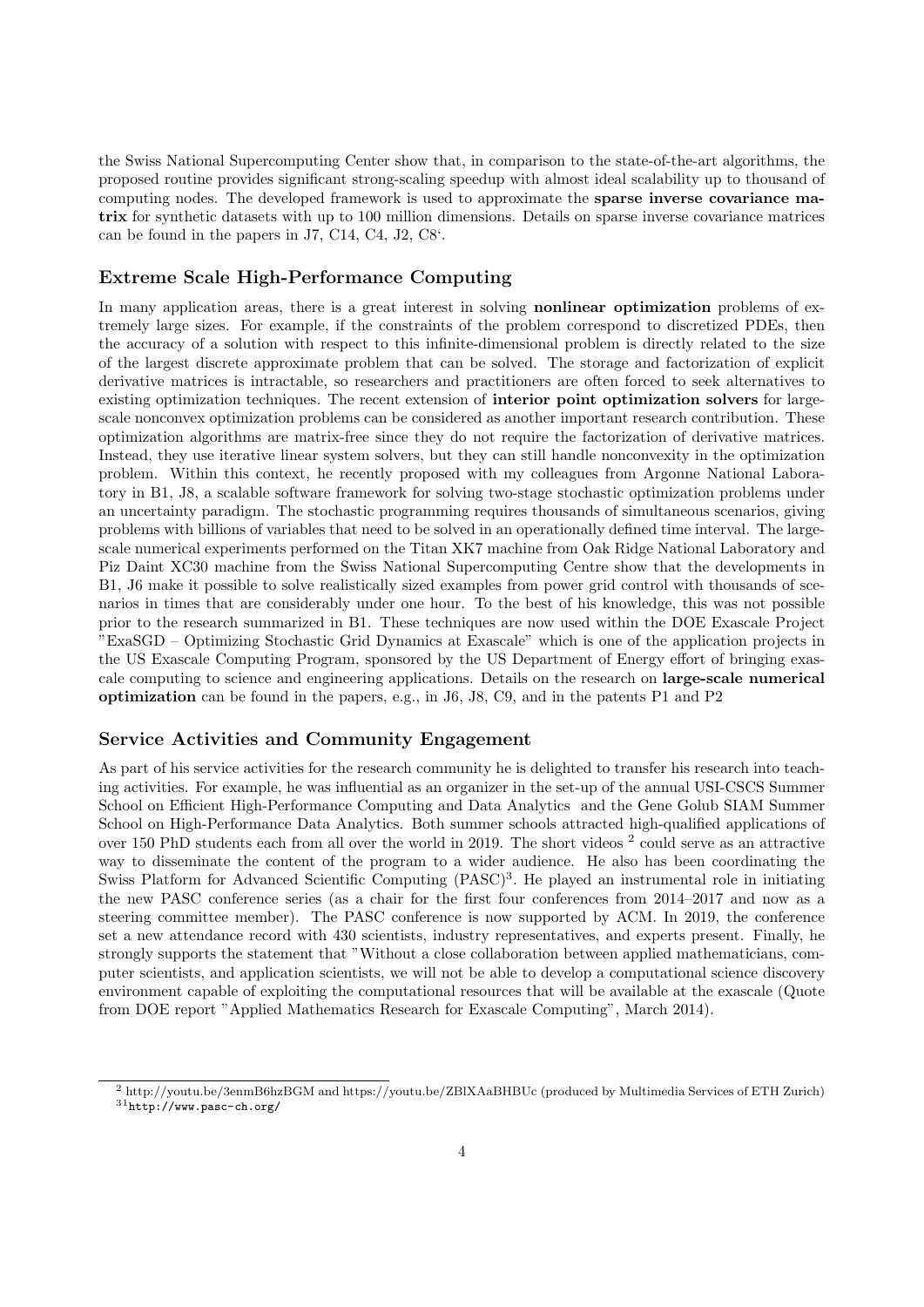# Olaf Schenk Research Output List (last five years)

Full publication list is available at http://usi.to/ovv

#### 1. Peer-reviewed publications in international scientific journals

- [J10] C. Alappat, G. Hager, O. Schenk, J. Thies, A. Basermann, A. Bischop, H. Fehske, G. Wellein. A Recursive Algebraic Coloring Technique for Hardware-Efficient Symmetric Sparse Matrix-Vector Multiplication. ACM Transactions on Parallel Computing, accepted, in press.
- [J9] J. van Niekerk, H. Bakka, H. Rue, and O. Schenk. New frontiers in Bayesian modeling using the INLA package in R. Journal of Statistical Software, accepted, in press.
- [J8] J. Kardos, D. Kourounis, and <u>O. Schenk</u>. Two-Level Parallel Augmented Schur Complement Interior-Point Algorithms for the Solution of Security Constrained Optimal Power Flow Problems. IEEE Transactions on Power Systems, 1340 - 1350, Volume: 35 , Issue: 2 , March 2020. DOI: https://doi.org/10.1109/TPWRS.2019.2942964
- [J7] M. Bollhöfer, A. Eftekhari, S. Scheidegger, and O. Schenk. Large-scale sparse inverse covariance matrix estimation. SIAM Journal on Scientific Computing, 41(1):A380–A401, 2019. DOI: 10.1137/17M1147615
- [J6] D. Kourounis, A. Fuchs, and O. Schenk. Towards the next generation of multiperiod optimal power flow solvers. IEEE Transactions on Power Systems, 33(4):4005–4014, July 2018. DOI: 10.1109/TP-WRS.2017.2789187
- [J5] M. Rietmann, M. Grote, D. Peter, and O. Schenk. Newmark local time stepping on high-performance computing architectures. Journal of Computational Physics, 334:308 – 326, 2017. DOI: 10.1016/j.jcp.2016.11.012
- [J4] F. Verbosio, A. De Coninck, D. Kourounis, and <u>O. Schenk</u>. Enhancing the scalability of selected inversion factorization algorithms in genomic prediction. Journal of Computational Science, 22:99 – 108, 2017. DOI: 10.1137/130921283
- [J3] A. De Coninck, B. De Baets, D. Kourounis, F. Verbosio, O. Schenk, S. Maenhout, and J. Fostier. Needles: Toward large-scale genomic prediction with marker-by-environment interaction. Genetics, 203(1):543–555, 2016. DOI: 10.1534/genetics.115.179887
- [J2] J. Brumm, D. Mikushin, S. Scheidegger, and O. Schenk. Scalable high-dimensional dynamic stochastic economic modeling. Journal of Computational Science, 11:12 – 25, 2015. DOI: j.jocs.2015.07.004
- [J1] D. Kourounis and O. Schenk. Constraint handling for gradient-based optimization of compositional reservoir flow. Computational Geosciences, 19(5):1109–1122, Oct 2015. DOI: 10.1007/s10596-015- 9524-5
- [J0] C. Lengauer, M. Bolten, R. D. Falgout, and O. Schenk. Advanced Stencil-Code Engineering (Dagstuhl Seminar 15161). Dagstuhl Reports, 5(4):56–75, 2015. DOI: 10.4230/DagRep.5.4.56

#### 2. Edited Proceedings and Journal Special Issues

- [M4] E. Agullo, P. Arbenz, L. Giraud, and O. Schenk. Special issue on parallel matrix algorithms and applications (PMAA16). Parallel Computing, 74:1 – 2, 2018. DOI: 10.1016/j.parco.2018.01.003
- [M3] Christian Lengauer, Matthias Bolten, Robert Falgout, and O. Schenk. Special issue: Advanced stencilcode engineering. Concurrency and Computation: Practice and Experience, 29(17):e4142, 2017. e4142 cpe.4142. DOI: 10.1002/cpe.4142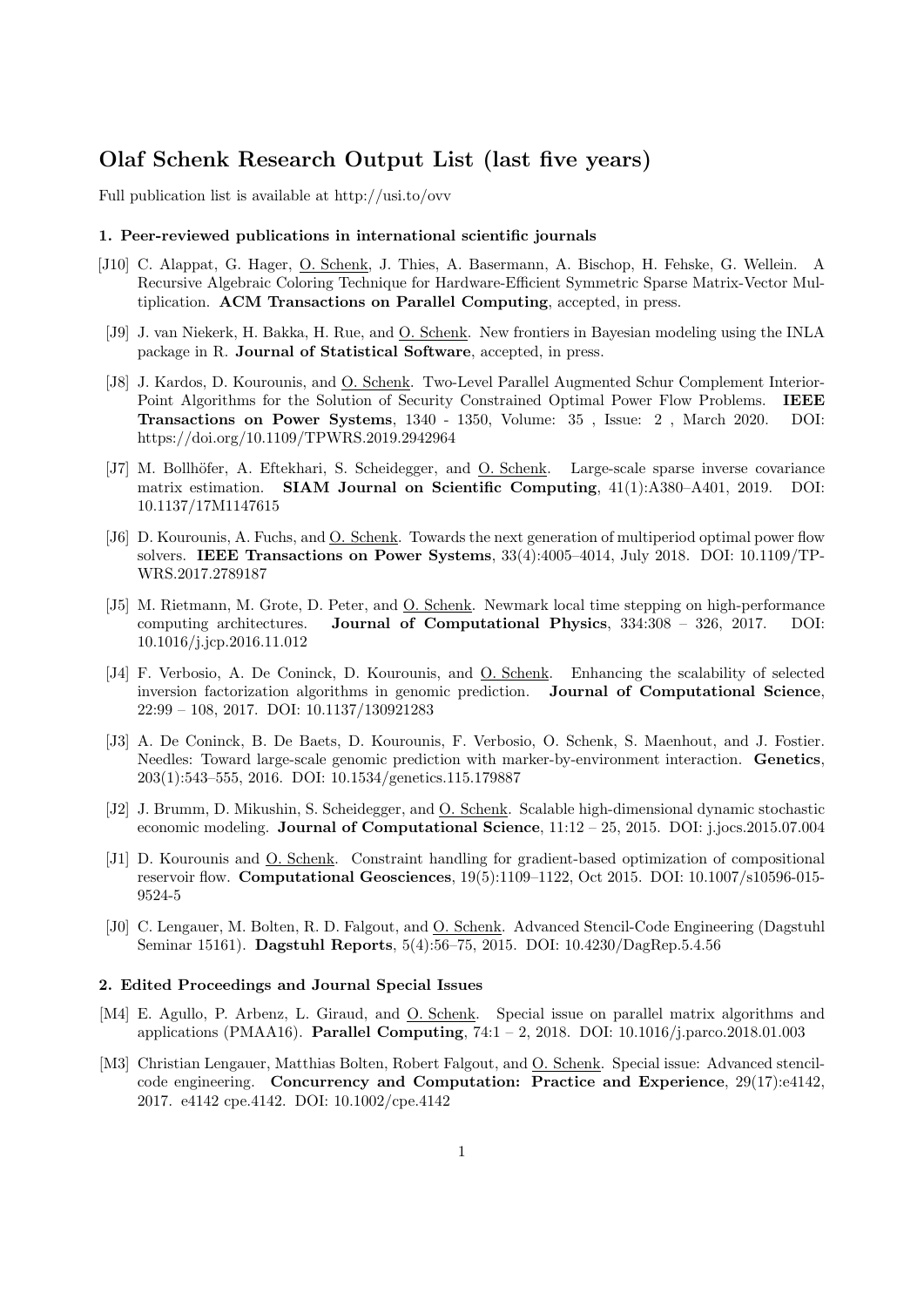- [M2] P. Arbenz, L. Grigori, R. Krause, and <u>O. Schenk</u>. Special issue on parallel matrix algorithms and applications (PMAA14). Parallel Computing, 57:135 – 136, 2016. DOI: 10.1016/j.parco.2015.10.004
- [M1] P. Arbenz, L. Grigori, R. Krause, and O. Schenk. Special issue on parallel matrix algorithms and applications (PMAA14). Parallel Computing, 49:99 – 100, 2015. DOI: 10.1016/j.parco.2016.08.003

#### 3. Peer-reviewed publications in conference proceedings

- [C14] A. Eftekhari, M. Bollhöfer, and O. Schenk. Distributed memory sparse inverse covariance matrix estimation on high-performance computing architectures. In Proceedings of the International Conference for High Performance Computing, Networking, Storage, and Analysis, SC '18, pages 20:1–20:12, Piscataway, NJ, USA, 2018. IEEE Press. DOI: https://dl.acm.org/citation.cfm?id=3291683
- [C13] S. Donfack, P. Sanan, O. Schenk, B Reps, and W. Vanroose. A high arithmetic intensity krylov subspace method based on stencil compiler programs. In Tomáš Kozubek, Martin Čermák, Petr Tichý, Radim Blaheta, Jakub Šístek, Dalibor Lukáš, and Jiří Jaroš, editors, High Performance Computing in Science and Engineering, pages 1–18, Cham, 2018. Springer International Publishing. DOI: 10.1007/978-3-319-97136-01
- [C12] M. Luisier, F. Ducry, M. Hossein, Bani-Hashemian, S. Brck, M. Calderara, and O. Schenk. Advanced algorithms for ab-initio device simulations. In 2018 International Conference on Simulation of Semiconductor Processes and Devices (SISPAD), pages 62–66, Sep. 2018. DOI: 10.1109/SIS-PAD.2018.8551711
- [C11] C. O. Malley, D. Kourounis, G. Hug, and O. Schenk. Finite volume methods for transient modeling of gas pipelines. In 2018 IEEE International Energy Conference (ENERGYCON), pages 1–6, June 2018. DOI: 10.1109/ENERGYCON.2018.8398787
- [C10] F. Verbosio, J. Kardos, M. Bianco, and O. Schenk. Highly scalable stencil-based matrix-free stochastic estimator for the diagonal of the inverse. In 2018 30th International Symposium on Computer Architecture and High Performance Computing (SBAC-PAD), pages 410–419, Sep. 2018. DOI: 10.1109/CAHPC.2018.8645868
- [C9] C. O'Malley, L. Roald, D. Kourounis, O. Schenk, and G. Hug. Security assessment in gas-electric networks. In 2018 Power Systems Computation Conference (PSCC), pages 1–7, June 2018. DOI: 10.23919/PSCC.2018.8442923
- [C8] S. Scheidegger, D. Mikushin, F. Kubler, and O. Schenk. Rethinking large-scale economic modeling for efficiency: Optimizations for GPU and Xeon Phi clusters. In 2018 IEEE International Parallel and Distributed Processing Symposium (IPDPS), pages 610–619, May 2018. DOI: 10.1109/IPDPS.2018.00070
- [C7] T. Simpson, D. Pasadakis, D. Kourounis, K. Fujita, T. Yamaguchi, T. Ichimura, and O. Schenk. Balanced graph partition refinement using the graph p-laplacian. In Proceedings of the Platform for Advanced Scientific Computing Conference, PASC '18, pages 8:1–8:11, New York, NY, USA, 2018. ACM. DOI: 10.1145/3218176.3218232
- [C6] F. Verbosio, J. Kardos, M. Bianco, and O. Schenk. Highly scalable stencil-based matrix-free stochastic estimator for the diagonal of the inverse. In 2018 30th International Symposium on Computer Architecture and High Performance Computing (SBAC-PAD), pages 410–419, Sep. 2018. DOI: 10.1109/CAHPC.2018.8645868
- [C5] M. Wittmann, G. Hager, R. Janalik, M. Lanser, A. Klawonn, O. Rheinbach, O. Schenk, and G. Wellein. Multicore performance engineering of sparse triangular solves using a modified roofline model. In 2018 30th International Symposium on Computer Architecture and High Performance Computing (SBAC-PAD), pages 233–241, Sep. 2018. DOI: 10.1109/CAHPC.2018.8645938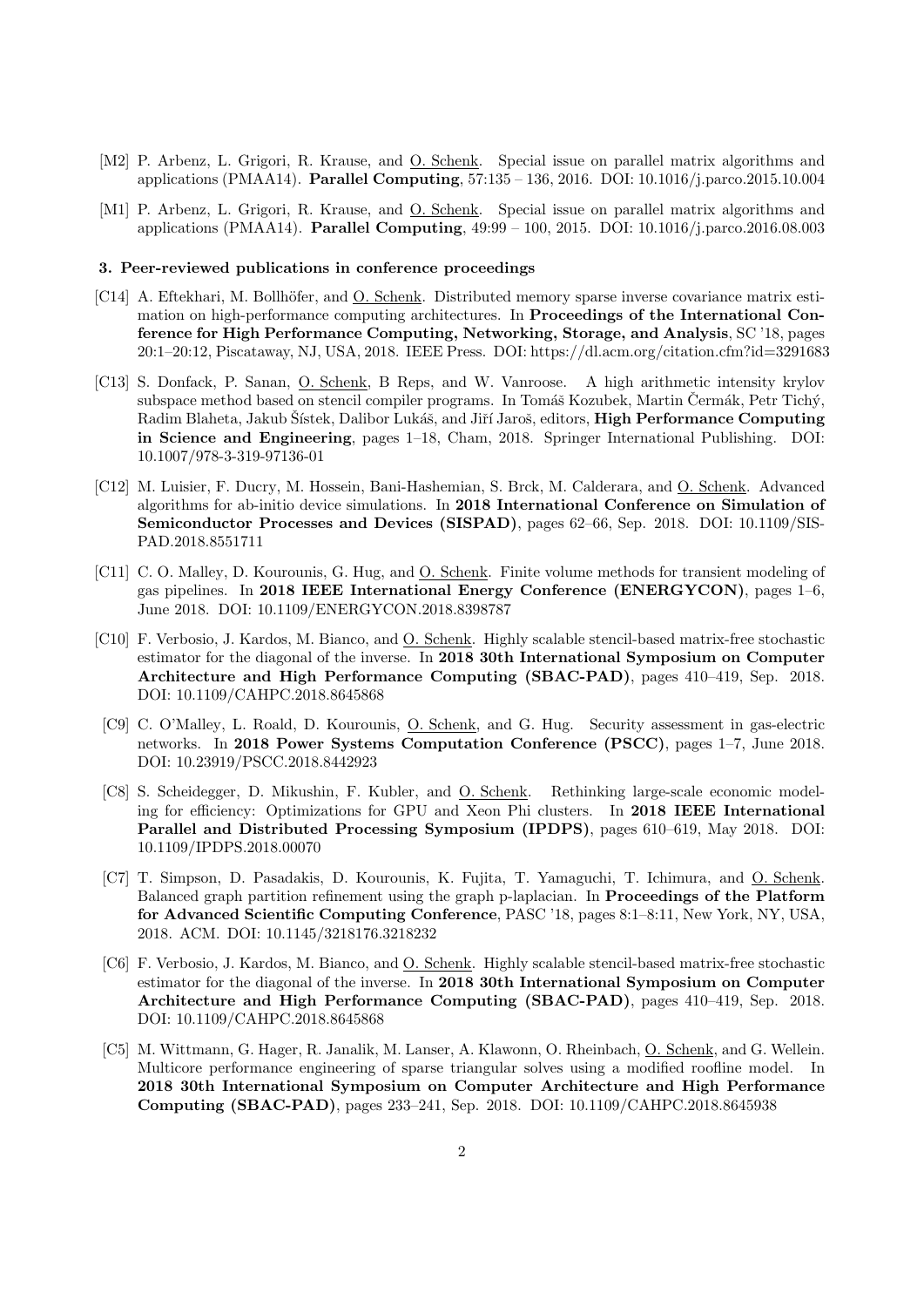- [C4] A. Eftekhari, S. Scheidegger, and O. Schenk. Parallelized dimensional decomposition for large-scale dynamic stochastic economic models. In Proceedings of the Platform for Advanced Scientific Computing Conference, PASC '17, pages 9:1–9:11, New York, NY, USA, 2017. ACM. DOI: 10.1145/3093172.3093234
- [C3] L. Říha, T. Brzobohatý, A.Markopoulos, T. Kozubek, O. Meca, O. Schenk, and Wim Vanroose. Efficient implementation of total FETI solver for graphic processing units using schur complement. In Tomáš Kozubek, Radim Blaheta, Jakub Šístek, Miroslav Rozložník, and Martin Čermák, editors, High Performance Computing in Science and Engineering, pages 85–100, Cham, 2016. Springer International Publishing. DOI: 10.1007/978-3-319-40361-6
- [C2] A. D. Coninck, D. Kourounis, F. Verbosio, O. Schenk, B. D. Baets, S. Maenhout, and J. Fostier. Towards parallel large-scale genomic prediction by coupling sparse and dense matrix algebra. In 2015 23rd Euromicro International Conference on Parallel, Distributed, and Network-Based Processing, pages 747–750, March 2015. DOI: 10.1109/PDP.2015.94
- [C1] M. Rietmann, D. Peter, O. Schenk, B. Uar, and M. Grote. Load-balanced local time stepping for large-scale wave propagation. In 2015 IEEE International Parallel and Distributed Processing Symposium, pages 925–935, May 2015. DOI: 10.1109/IPDPS.2015.10

#### 4. Contributions to books

- [B2] M. Bollh¨ofer, O. Schenk, R. Janalik, S. Hamm, and K. Gullapalli. State-of-The-Art Sparse Direct Solvers. In Parallel Algorithms in Computational Science & Engineering - Parallelism as Enabling Technology in CSE Applications, Birkhauser. In press, https://arxiv.org/abs/1907.05309.
- [B1] J. Kardos, D. Kourounis, and O. Schenk. Parallel Structure Exploiting Interior Point Methods. In Parallel Algorithms in Computational Science & Engineering - Parallelism as Enabling Technology in CSE Applications, Birkhauser. In press, https://arxiv.org/abs/1907.05420.

#### 5. Patents and licenses

- [P2] D. Kourounis and O. Schenk: Method to Accelerate the Processing of Multiperiod Optimal Power Flow Problems, February 2020, EU Patent, Published as EP3602325A1;WO2018177529A1.
- [P1] D. Kourounis and O. Schenk: Method to Accelerate the Processing of Multiperiod Optimal Power Flow Problems, January 2020, USA Patent, Published as US2020042569A1.

#### 6. Oral contributions to international conferences (only invited (semi-)plenary talks)

- [I7] Advancing high performance direct solvers with applications in large-scale power grid optimization,, keynote talk, ParNum Conference, Dubrovnik, Croatia, 10/2019.
- [I6] Towards scalable selected inversion factorization algorithms, keynote talk, 2018 Conference on Fast Direct Solvers, Purdue University, USA, 11/2018.
- [I5] Towards extreme scalable selected inversion algorithm for Green's function calculation in nanoelectronic device simulation, keynote talk, ISC 2017 High Performance Computing Conference, Session on Algorithms for Extreme Scale in Practice, Frankfurt, Germany, 07/2017.
- [I4] Algorithms for extreme scale in practice, keynote talk, HPCSE17, Ostrava, Czech Republic, 05/2017.
- [I3] Initiatives to advance research and education in computational science in Switzerland,, keynote talk, International Symposium on Research and Education of Computational Science (RECS), Tokyo, Japan, 12/2016.